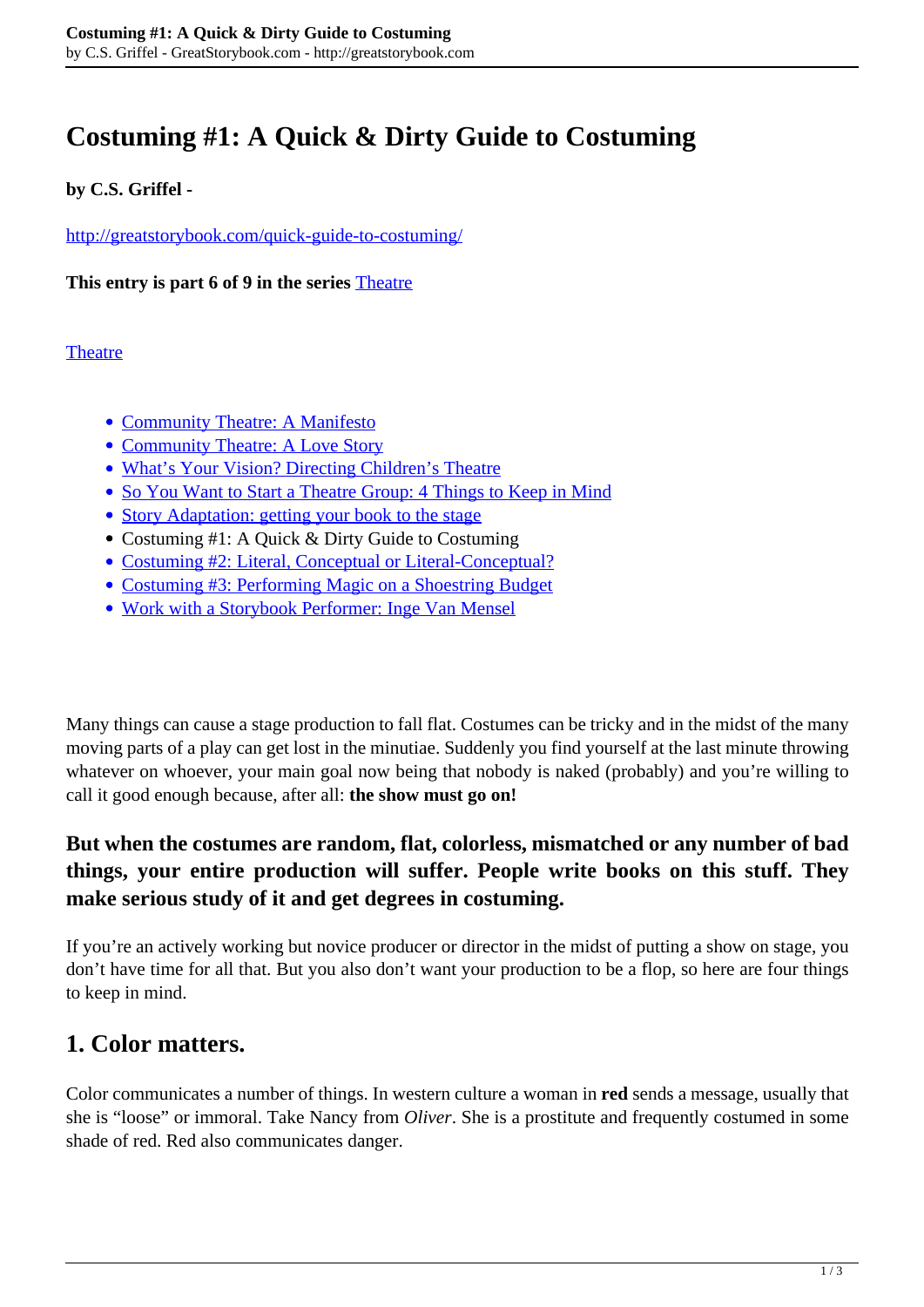**Blue** communicates justice and is often the color for a male hero.

**Pink** communicates innocence while white communicates purity, **green** is lively, **yellow** is happy and so on. If you are from a non-western culture, color will communicate things according to your own customs, but you can still apply the principle.

There are exceptions. Perhaps you are purposely going against the grain, throwing out stereotypes, then you can make some specific choices, like purposely dressing an innocent in red or hero in black. Bottom line: think about it and make a choice on purpose.

## **2. Vibrancy matters.**

Unless your heroine is sullen and drab because that is the story you are telling, then she should not be outshined on stage. A leading lady or leading man should have costumes that communicate their position. This is nothing to do with the importance in comparison to the supporting cast. It has completely to do with the storytelling process.

The lead character is the lead character because you are telling a story about that person. If your lead character shrinks into the background, you are altering the story.

### **3. Cohesive concept matters.**

Suppose you are directing a play in which all the characters are animals, like Animal Farm. This is not a children's play, but instead is political allegory. You can costume the actors as close to the animals they are portraying as possible.

Alternately, you can go with high concept costuming and merely hint at the animal. This can be done with hairstyle, or color choice. But you should not mix concepts. It will be confusing to your audience. If one looks like an animal then they all must. If one is high concept, then all should be high concept. Pick one and go all out.

### **4. Character matters.**

This is really just common sense. But make sure characters are dressed in clothes that make sense. For instance, in *A Christmas Carol* Ebenezer Scrooge should have expensive looking clothes, but they might be a little worn because the miser won't replace them. Bob Cratchit should have a very tatty costume. He's poor, after all, and can't afford a new set of clothes.

Whoever your character, whatever your play, your costumes should make sense to the audience.

**Remember, costumes are part of the storytelling.** They communicate at least as much as the dialogue. They should never feel like an afterthought. If they do, trust me, the audience will notice.

**This entry is part of the series [Theatre](http://greatstorybook.com/series/theatre/)**